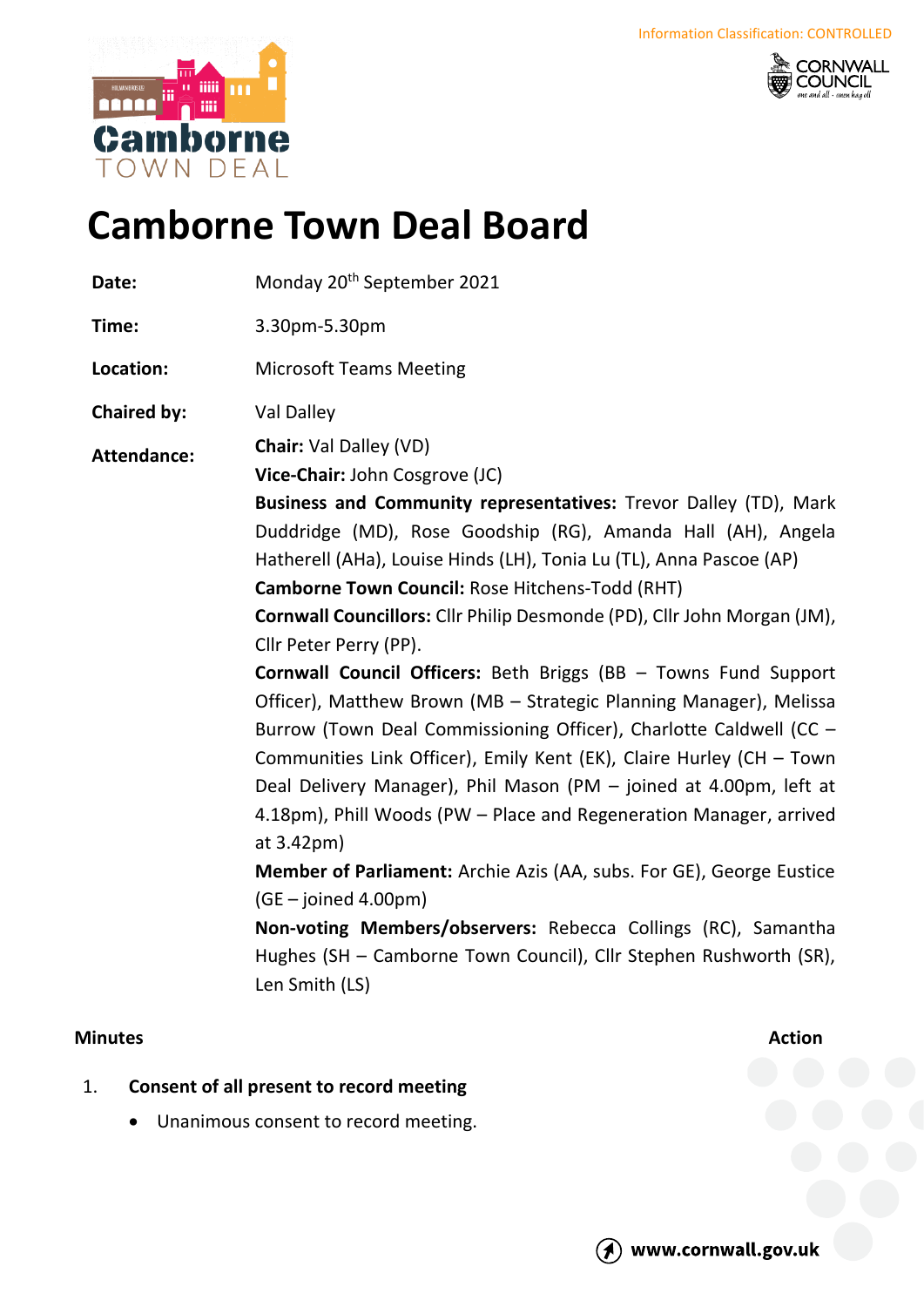BB

CH

#### 2. **Welcome and Introductions**

• MB was welcomed at the new Town Deal Commissioning Officer with responsibility for Camborne and Truro.

#### 3. **Apologies**

• Apologies had been received from David Atherfold (DA).

#### 4. **Declarations of Interest**

- VD declared an interest in the Donald Thomas Centre and It's Possible Camborne CIC.
- RHT declared an interest in West Cornwall Works, It's Possible Camborne CIC and Camborne Town Council.
- SH declared an interest in Camborne Town Council.
- CC declared an interest in the Youth Cafés Cornwall CIC.
- AH declared an interest in It's Possible Camborne CIC.
- AHa declared an interest in the Donald Thomas Centre, Camborne Contemporary Crafts Hub.
- JC declared an interest in Camborne Town Council.
- AP declared an interest in Camborne BID.

## 5. **Election of Camborne Town Deal Vice Chair for 2021-22**

- RHT nominated JC to as Vice Chair, TD seconded.
- The Board agreed JC become Vice Chair of the Board.

#### 6. **Minutes of the last meeting and action tracker**

- The minutes of the meeting held on  $26<sup>th</sup>$  July 2021 were agreed by the Board as an accurate record.
- The action tracker was noted.

## 7. **Feedback from Towns Fund Board Development Session**

- RC took the Board through a set of slides which would be shared with the minutes.
- **ACTION 1:** BB to share slides when circulating minutes.
- RC noted that a link to the recording of the development session was available.
- CC noted that an action coming out of that meeting was a discussion with CH regarding the Youth Café.
- **ACTION 2:** CH to follow up with CC re. Youth Café.

## 8. **Buzz Station**

• PM advised that the meeting with First the previous week had been productive, and that they were awaiting an in-principal decision by the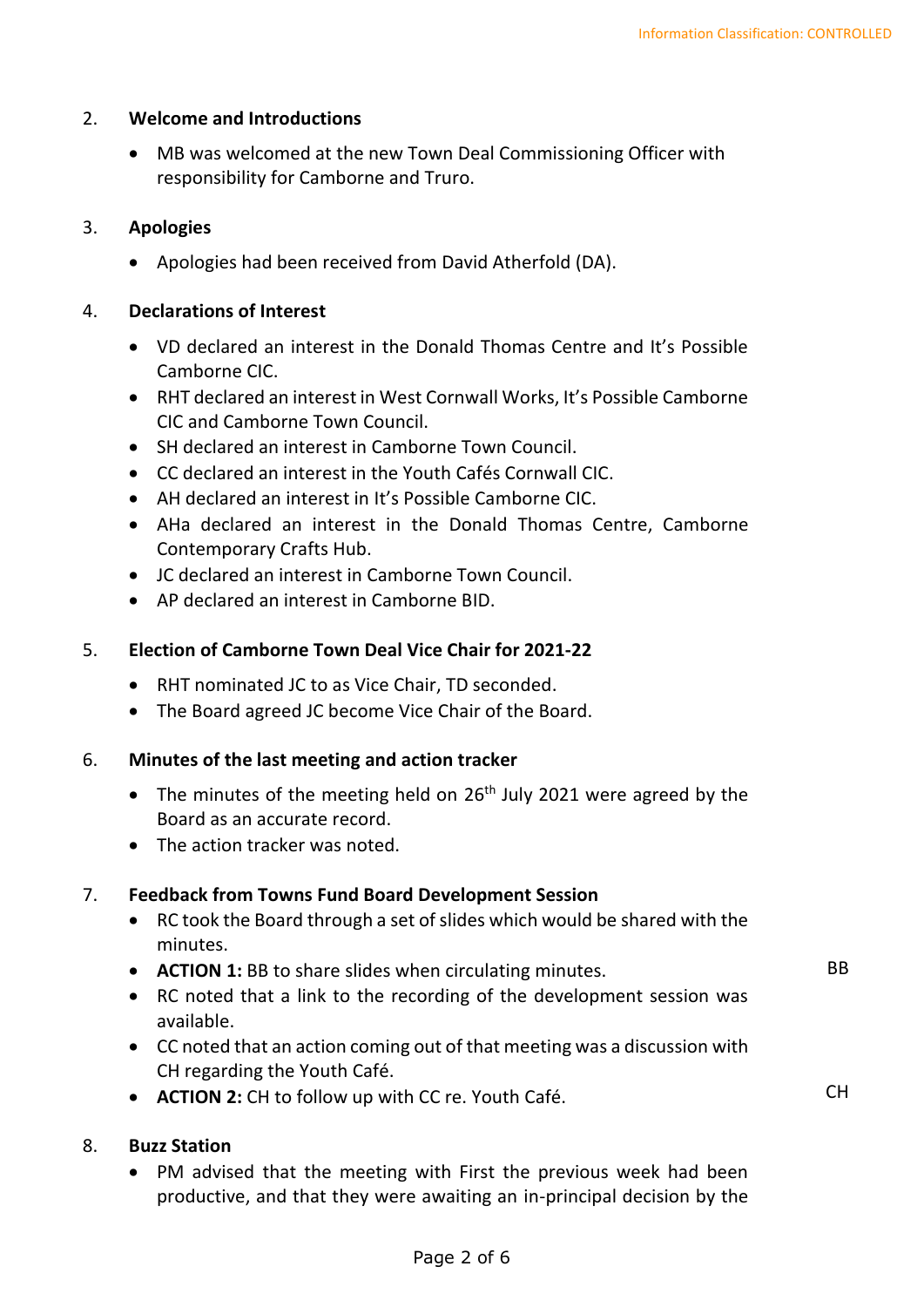end of the week. The Board would be informed when this decision had been received.

• **ACTION 3:** PM to inform Board as soon as possible following receipt of decision from First.

PM

- RHT enquired as to whether an extension should be requested from Govt. in order to allow more time to produce a business case, given the delays in acquiring a site.
- CH advised that, in order to get a clearer steer from Govt. on this possibility, a more concrete scenario would be helpful. Members agreed that the decision from First should be received before any decision / approach was made in this regard.
- RC advised that there was precedent of requesting extensions but that these were very much considered on a case-by-case basis.
- AP noted she felt Cornwall Council had disrespected the Board by not allowing representation into the meeting with First.
- VD advised that this had not been the case and that it was First, not Cornwall Council, who had requested that a member of the Board not attend the negotiation meeting at this point.
- GE noted his thanks to Cornwall Council officers for the hard work they had put into getting to this stage of negotiations. He also noted that he would assist with requesting an extension if required.
- MB reported on Plan B progress noting that more discussion would be had once the outcome of the First negotiations had been received.
- MB advised that a workshop had been held, with a second planned. He provided an overview of discussions and considerations around the alternative sites proposed and investigated (Rosewarne and Trevithick), highlighting concerns around risk of delivery should a site not under Cornwall Council ownership need to be acquired.
- The parking survey being undertaken, as previously reported had hit a slight delay but was ongoing and some feedback had been received in terms of estimated numbers of required spaces.
- A third potential site had been identified by Officers off Foundry Road, with planning and groundworks considerations being raised. Investigations were ongoing.
- AP requested MB produce a risk register for all three options. MB advised that the consultants would be producing these.
- The Board thanked MB for all his work on this project.

## 9. **Programme Management Office update**

- Reports were circulated with the agenda pack.
- CH advised that, going forward, projects would be reported based on a risk basis, allowing the Board to concentrate on mitigation strategies where required.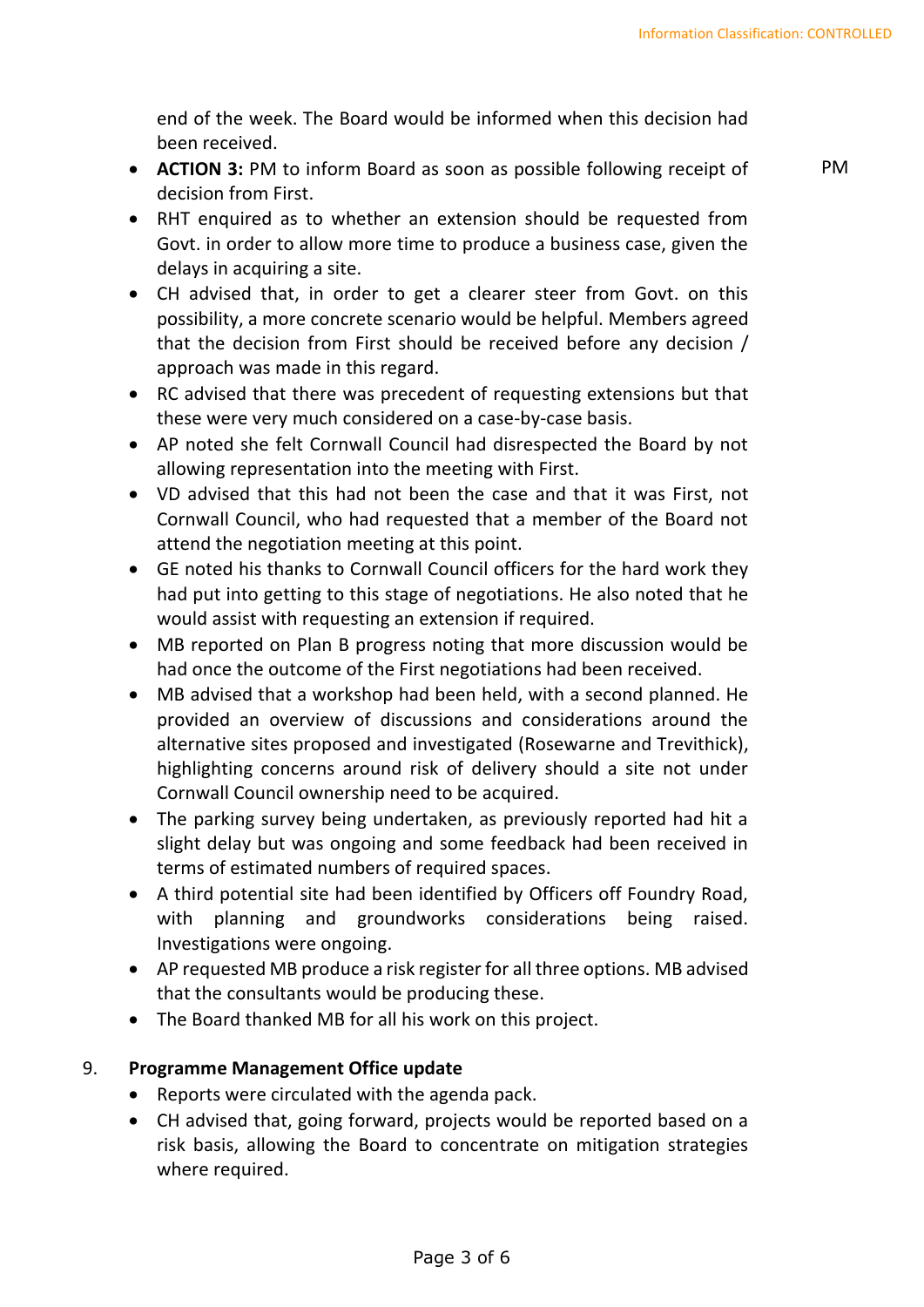- CH was happy to receive feedback on the level of reporting provided. It was also noted that, due to the turnaround of papers in advance of the meeting, information may be out of date by the meeting and updates would be provided verbally where this was the case.
- It was noted that the PMO structure was provided in the slide pack, and that the Senior Responsible Officer (SRO) would be added into this structure.
- **ACTION 4:** CH to add SRO to PMO structure.
- CH updated Members with a project level overview.
- Avoid 2 had been identified as a potential fast-track project and it was noted that Camborne BID would be invited to present at the next Board meeting.
- CH advised that there had been some amendment to the Food and Farming project and they would also be invited to the next meeting to present and update on this.
- It was noted that there was the scope to change projects within the Town Deal and a process project leads would go through to achieve this.
- There was some concern as to how any disagreement between project leads and the Board would be in terms of any changes to scope. But it was hoped that consensus could be reached in such a situation and that having each project attend a Board meeting and present on their project allowed for such discussions to be had at an early stage.

## 10. **Comms Strategy Update**

- A report was circulated prior to the meeting.
- It was noted that the reconvening of the Comms subgroup would be picked up under agenda item 12.
- There was consensus among members that the comms group convene prior to the next Board meeting, and bring recommendations to that meeting regarding how to move forward with local Comms including who should be appointed.
- **ACTION 5:** Comms group to discuss comms strategy and local **ECTION 5.** COMMIS group to discuss commis strategy and local Comms engagement and bring recommendation to next Board

#### 11. **Revised Terms of Reference**

- A report and draft ToRs were circulated in the agenda pack.
- It was requested that the number of days relating to papers being sent out etc. be amended to 'working days'.
- **ACTION 6:** BB to amend wording in final version of ToR.
- RHT requested that the Board Code of Conduct re reviewed in line with the reviewed ToRs.
- **ACTION 7:** PW / BB to review existing Code of Conduct.

CH

BB

PW / BB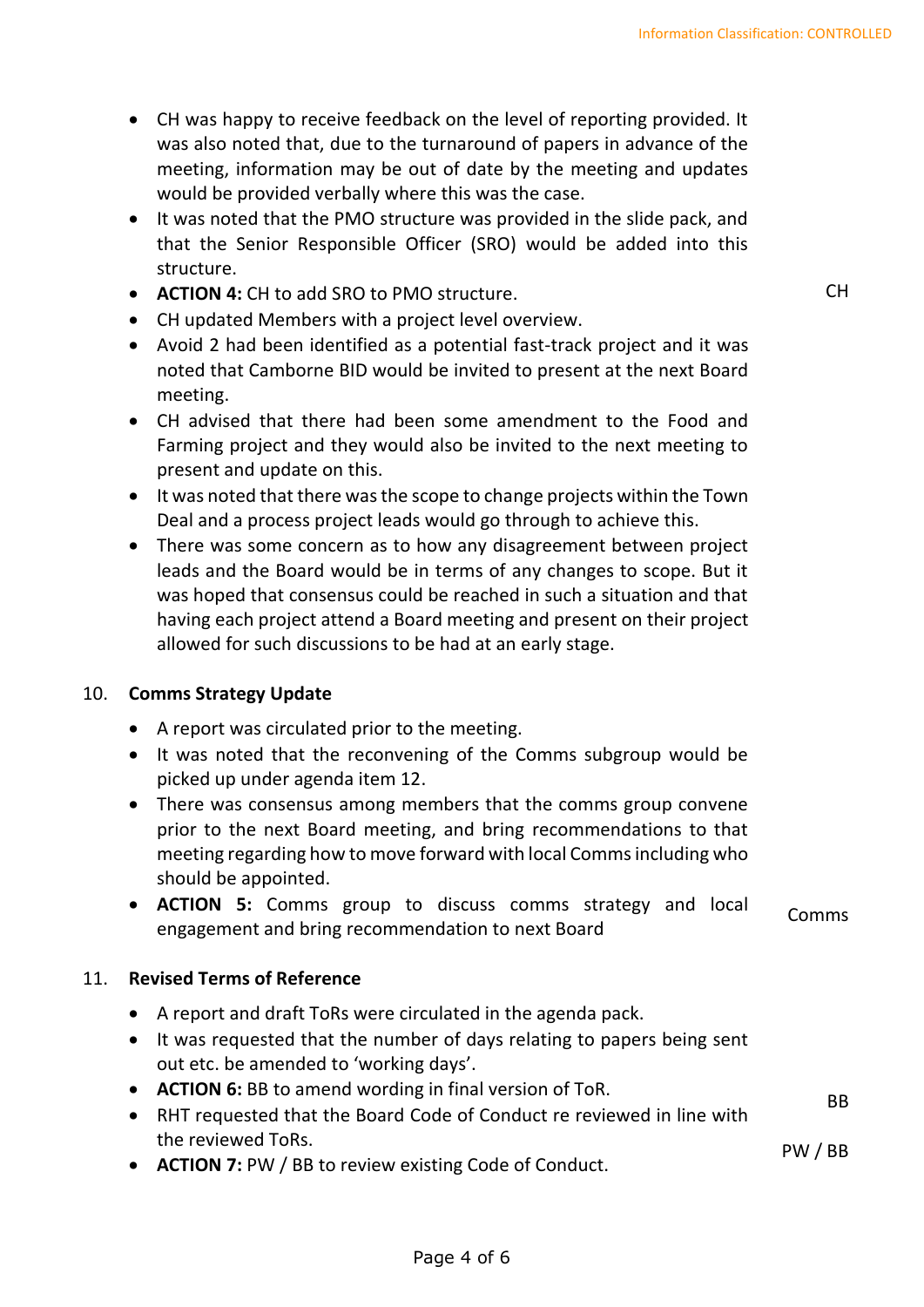- The Board agreed to adopt the revised Terms of Reference, subject to minor amendment as above.
- The three Board Members to sit on the cross-board steering panel were discussed, with Members considering that VD and JC should sit on this panel as Chair and Vice Chair. AHa also volunteered to join this group.
- **ACTION 8:** VD, JC and AHa be invited to steering panel when convened. Officers

12. **Camborne Town Deal Subgroup Options** 

- A paper was circulated with the agenda pack.
- PW took Members through this paper and the recommendations were noted and agreed, that two subgrups be created in the first instance, one for the Buzz Station project and one for Comms.
- It was noted that the chair of each subgroup would report back to Board at each full Board meeting.
- It was agreed that VD and JC sit on the subgroups as ex officio, and that non-voting Members with skills and knowledge to contribute also sit on the subgroups but not be included in the six recommended Members on each Board.
- Buzz Station subgroup: TD, MD, TL, RG, PP and JM put themselves forward in addition to VD and JC as ex officio, plus CC and SH as nonvoting advisors.
- Comms subgroup: LH, AH, RHT, RG and AHa put themselves forward in addition to VD and JC as ex officio.
- It was noted that those not present may wish to have the opportunity to put themselves forward and that should there be more than six voting volunteers for either group, the Chair and Vice would need to consider the membership of these groups further.
- **ACTION 9:** VD to email Board to confirm membership and Board members confirm to VD/BB their intent to join. VD

## 13. **Town Deal Work Programme**

- A copy was sent out with the agenda pack.
- PW noted that this was for Board reference and was a dynamic document that would be updated as projects developed. It was also noted that the projects to attend each meeting would be updated as agreed.
- **ACTION 10:** CH to invite BID (Avoid 2) and Cornwall College (Food and Farming) to next meeting and update work plan accordingly.
- Board Members were welcome to recommend items for future agendas.

## 14. **Items for next agenda**

- Presentation from Project A Void 2.
- Presentation from Food & Farming hub.
- Comms subgroup.

CH